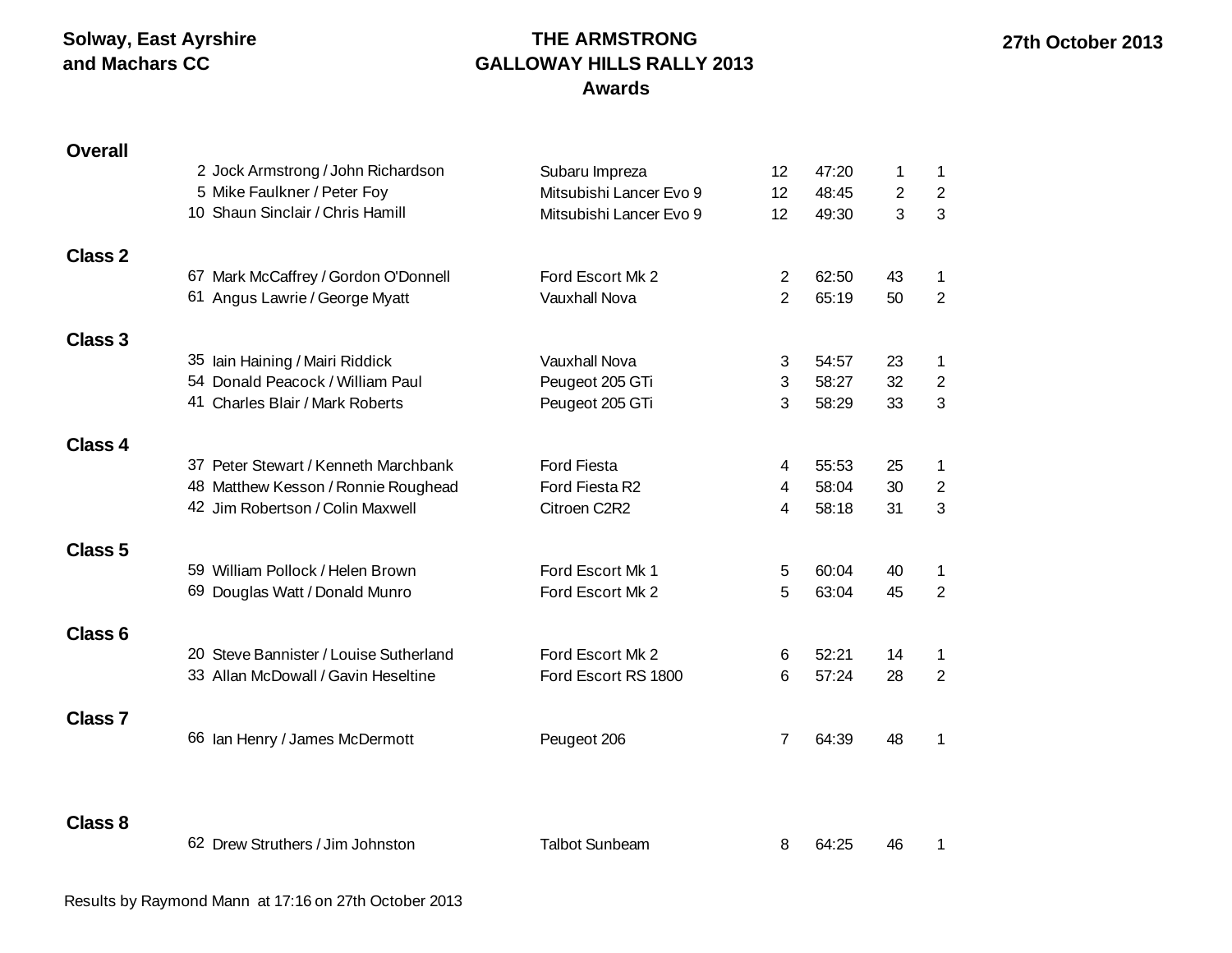# **THE ARMSTRONG GALLOWAY HILLS RALLY 2013 Awards**

| <b>Class 9</b>            |                                        |                         |                 |       |                |                |
|---------------------------|----------------------------------------|-------------------------|-----------------|-------|----------------|----------------|
|                           | 30 Robert Harkness / Mike Curry        | <b>BMW 316</b>          | 9               | 55:09 | 24             | 1              |
|                           | 58 Kieran O'Kane / Matt Reid           | Opel Ascona 400         | 9               | 59:32 | 39             | $\overline{2}$ |
| Class 10                  |                                        |                         |                 |       |                |                |
|                           | 16 Andrew Gallacher / Phil Sandham     | Mitsubishi Lancer Evo 9 | 10 <sup>°</sup> | 50:41 | 8              | 1              |
|                           | 18 John McClory / David Hood           | Subaru Impreza N15      | 10              | 51:26 | 10             | 2              |
| Class 12                  |                                        |                         |                 |       |                |                |
|                           | 6 Barry Groundwater / Neil Shanks      | Mitsubishi Lancer Evo 9 | 12              | 49:32 | 4              | 4              |
|                           | 7 Donnie MacDonald / Andrew Falconer   | Mitsubishi Lancer Evo 9 | 12              | 49:59 | 5              | $\,$ 5 $\,$    |
|                           | 15 Andy Horne / Jim Howie              | Dam 4100 GTi            | 12              | 50:31 | 6              | $6\phantom{a}$ |
| 1st Group N Car           |                                        |                         |                 |       |                |                |
|                           | 16 Andrew Gallacher / Phil Sandham     | Mitsubishi Lancer Evo 9 | 10              | 50:41 | 8              | $\mathbf{1}$   |
| 1st GM                    |                                        |                         |                 |       |                |                |
|                           | 35 Iain Haining / Mairi Riddick        | <b>Vauxhall Nova</b>    | 3               | 54:57 | 23             | 1              |
| <b>1st Ford</b>           |                                        |                         |                 |       |                |                |
|                           | 20 Steve Bannister / Louise Sutherland | Ford Escort Mk 2        | 6               | 52:21 | 13             | $\mathbf{1}$   |
| 1st Mitsubishi            |                                        |                         |                 |       |                |                |
|                           | 5 Mike Faulkner / Peter Foy            | Mitsubishi Lancer Evo 9 | 12              | 48:45 | 3              | 3              |
| <b>1st Rover Group</b>    |                                        |                         |                 |       |                |                |
|                           | 15 Andy Horne / Jim Howie              | Dam 4100 GTi            | 12              | 50:31 | $\overline{7}$ | $\overline{7}$ |
|                           |                                        |                         |                 |       |                |                |
| <b>1st Peugeot Talbot</b> |                                        |                         |                 |       |                |                |
|                           | 14 Liam Regan / Damien Duffin          | Peugeot 206 4x4         | 12              | 52:16 | 12             | 10             |

**1st Subaru**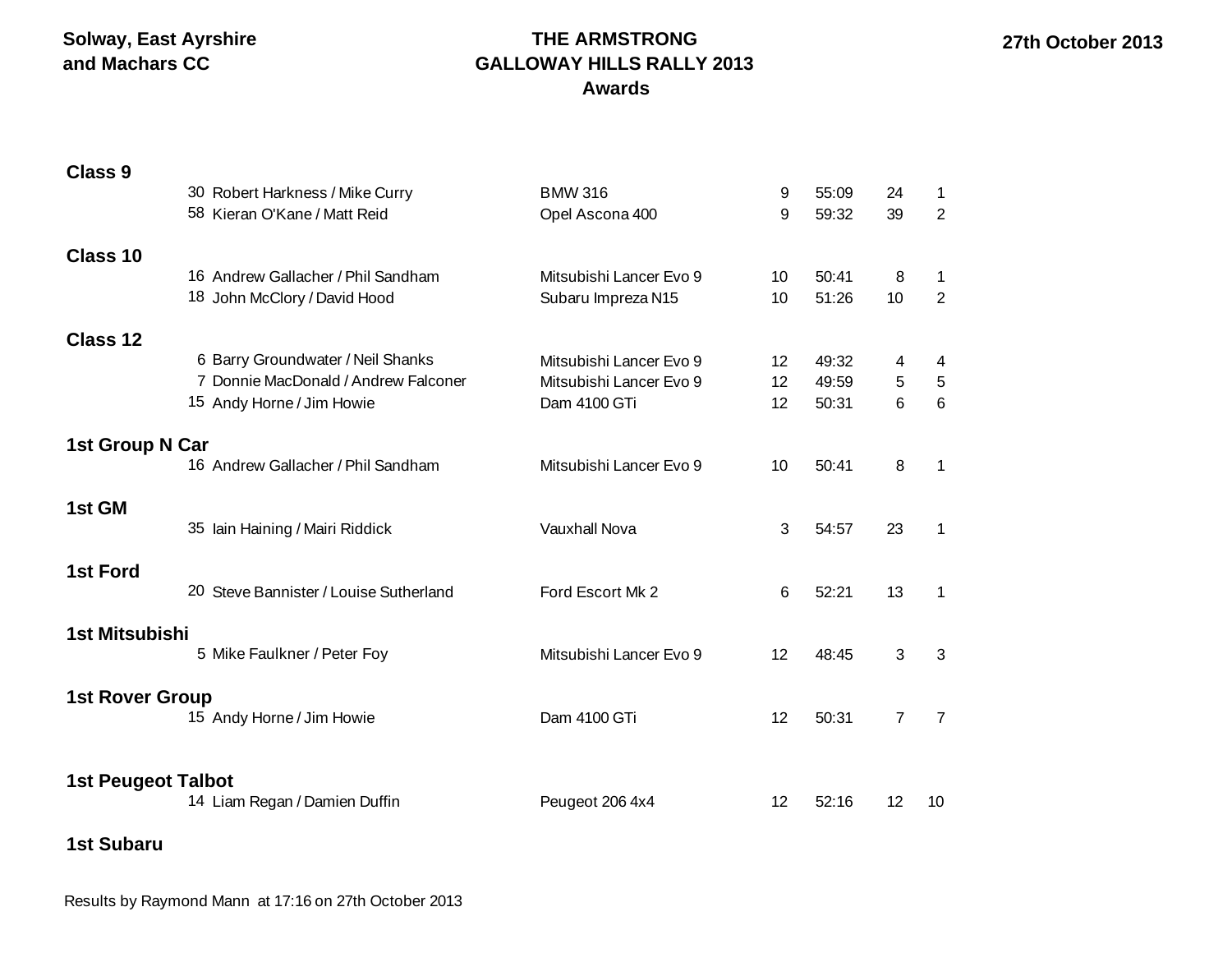# **THE ARMSTRONG GALLOWAY HILLS RALLY 2013**

**Awards**

|                                        | 2 Jock Armstrong / John Richardson                                                            | Subaru Impreza      | 12 | 47:20 | $\overline{2}$ | 2           |  |  |  |  |
|----------------------------------------|-----------------------------------------------------------------------------------------------|---------------------|----|-------|----------------|-------------|--|--|--|--|
|                                        | The Armstrong Family Award - Highest placed 2 wheel drive car                                 |                     |    |       |                |             |  |  |  |  |
|                                        | 20 Steve Bannister / Louise Sutherland                                                        | Ford Escort Mk 2    | 6  | 52:21 | 14             | 1           |  |  |  |  |
|                                        | Lawrance Clark Trophy - 1st Co-driver resident in DG Postal District                          |                     |    |       |                |             |  |  |  |  |
|                                        | 24 Ian Paterson / James Haugh                                                                 | Subaru Impreza      | 12 | 52:20 | 12             | 10          |  |  |  |  |
| <b>Highest rated Irish Competitor</b>  |                                                                                               |                     |    |       |                |             |  |  |  |  |
|                                        | 14 Liam Regan / Damien Duffin                                                                 | Peugeot 206 4x4     | 12 | 52:16 | 11             | 9           |  |  |  |  |
| <b>1st Lady Trophy</b>                 |                                                                                               |                     |    |       |                |             |  |  |  |  |
|                                        | 20 Louise Sutherland                                                                          | Ford Escort Mk 2    | 6  | 52:21 | 14             | 1           |  |  |  |  |
| <b>Highest placed all EACC crew</b>    |                                                                                               |                     |    |       |                |             |  |  |  |  |
|                                        | 30 Robert Harkness / Mike Curry                                                               | <b>BMW 316</b>      | 9  | 55:09 | 23             | $\mathbf 1$ |  |  |  |  |
| <b>Spirit of the Rally</b>             |                                                                                               |                     |    |       |                |             |  |  |  |  |
|                                        | John Armstrong Snr                                                                            |                     |    |       |                |             |  |  |  |  |
| <b>Best Prepared Car</b>               |                                                                                               |                     |    |       |                |             |  |  |  |  |
|                                        | 33 Allan McDowall / Gavin Heseltine                                                           | Ford Escort RS 1800 | 6  | 57:24 | 27             | 2           |  |  |  |  |
| <b>Greatest improvement on seeding</b> |                                                                                               |                     |    |       |                |             |  |  |  |  |
|                                        | 74 Steven Bellshaw / Sandy Urquhart                                                           | Peugeot 205         | 3  | 64:30 | 47             | 6           |  |  |  |  |
|                                        |                                                                                               |                     |    |       |                |             |  |  |  |  |
|                                        | Jay McNicholas Memorial Trophy - Best presented car from Solway, East Ayrshire and Machars CC |                     |    |       |                |             |  |  |  |  |
|                                        | 52 Tom Coughtrie / Calvin Cooledge                                                            | <b>Ford RS 1800</b> | 6  | 57:59 | 28             | 3           |  |  |  |  |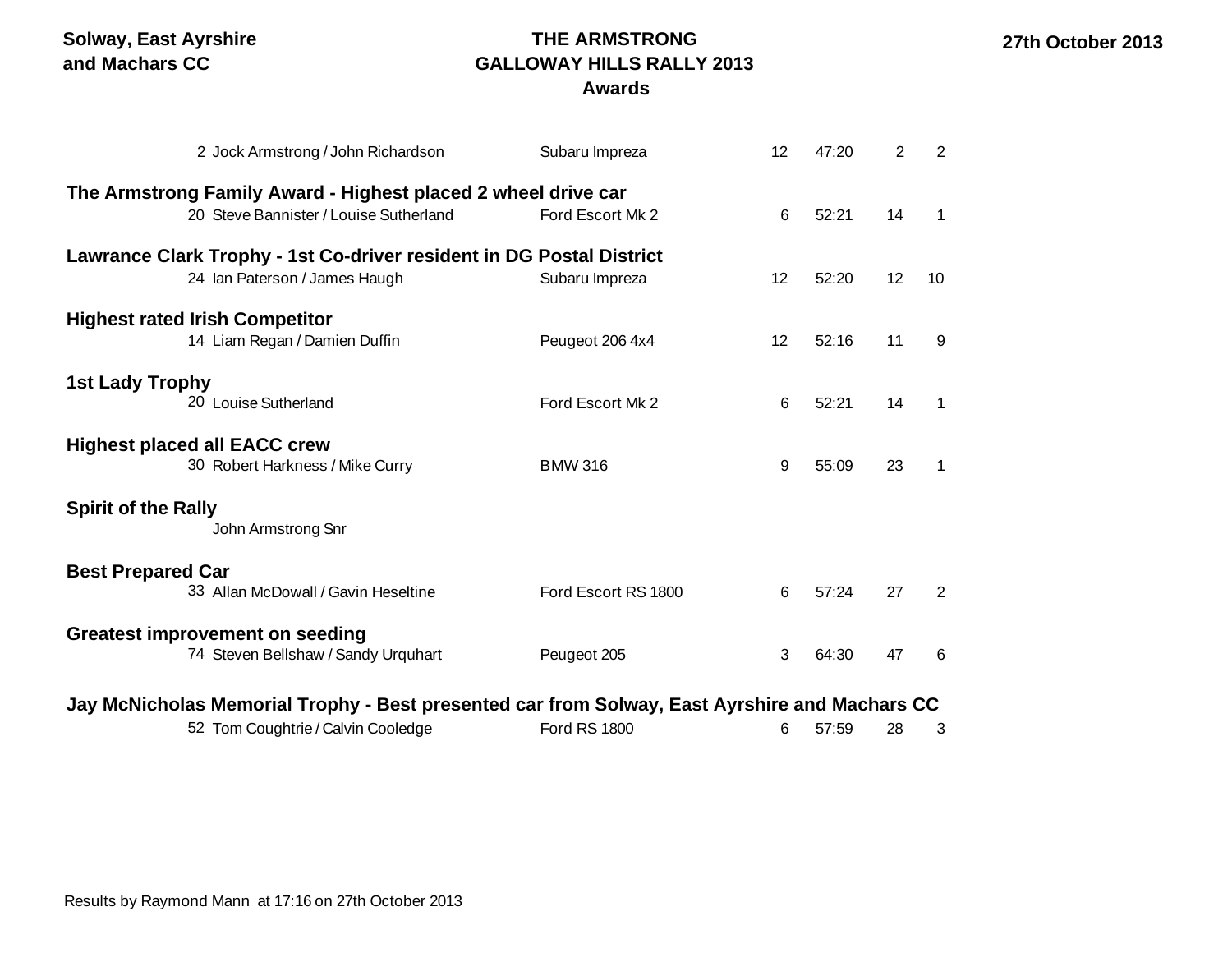#### **THE ARMSTRONG GALLOWAY HILLS RALLY 2013 Results Final at 17:16 on 27th October 2013 in overall order**

| No | Crew                                      | Car                     | <b>Class</b> | SS <sub>1</sub> | SS <sub>2</sub> | SS <sub>3</sub> | SS4   | SS5   | SS <sub>6</sub> | SS7  | Othr | Total | O/A | <b>CI</b>               |
|----|-------------------------------------------|-------------------------|--------------|-----------------|-----------------|-----------------|-------|-------|-----------------|------|------|-------|-----|-------------------------|
|    | 2 Jock Armstrong / John Richardson        | Subaru Impreza          | 12           | 7:31            | 8:55            | 2:33            | 9:22  | 9:48  | 2:30            | 6:41 |      | 47:20 | ٠   | -1                      |
|    | 5 Mike Faulkner / Peter Foy               | Mitsubishi Lancer Evo 9 | 12           | 7:38            | 9:07            | 2:38            | 9:37  | 10:10 | 2:40            | 6:55 |      | 48:45 | 2   | $\overline{2}$          |
|    | 10 Shaun Sinclair / Chris Hamill          | Mitsubishi Lancer Evo 9 | 12           | 7:47            | 8:57            | 2:48            | 9:52  | 10:22 | 2:43            | 7:01 |      | 49:30 | 3   | 3                       |
|    | 6 Barry Groundwater / Neil Shanks         | Mitsubishi Lancer Evo 9 | 12           | 8:01            | 9:14            | 2:41            | 9:52  | 10:13 | 2:37            | 6:54 |      | 49:32 | 4   | 4                       |
|    | 7 Donnie MacDonald / Andrew Falconer      | Mitsubishi Lancer Evo 9 | 12           | 7:54            | 9:07            | 2:52            | 9:53  | 10:27 | 2:45            | 7:01 |      | 49:59 | 5   | 5                       |
|    | 15 Andy Horne / Jim Howie                 | Dam 4100 GTi            | 12           | 8:12            | 9:18            | 2:53            | 9:55  | 10:23 | 2:48            | 7:02 |      | 50:31 | 6   | 6                       |
|    | 16 Andrew Gallacher / Phil Sandham        | Mitsubishi Lancer Evo 9 | 10           | 8:01            | 10:12           | 2:40            | 9:49  | 10:17 | 2:41            | 7:01 |      | 50:41 | 7   | 1                       |
|    | 21 Craig McMiken / Craig Wallace          | Mitsubishi Lancer Evo 9 | 12           | 8:15            | 9:13            | 3:07            | 10:01 | 10:25 | 3:05            | 7:06 |      | 51:12 | 8   | $\overline{7}$          |
|    | 18 John McClory / David Hood              | Subaru Impreza N15      | 10           | 8:27            | 9:21            | 2:47            | 10:20 | 10:36 | 2:48            | 7:07 |      | 51:26 | 9   | $\overline{2}$          |
|    | 17 Dougal Brown / Lewis Rochford          | Mitsubishi Lancer Evo 9 | 12           | 8:05            | 9:26            | 2:47            | 10:09 | 10:35 | 2:43            | 7:02 | 1:00 | 51:47 | 10  | 8                       |
|    | 14 Liam Regan / Damien Duffin             | Peugeot 206 4x4         | 12           | 8:13            | 10:10           | 2:48            | 10:18 | 10:58 | 2:40            | 7:09 |      | 52:16 | 11  | 9                       |
|    | 24 Ian Paterson / James Haugh             | Subaru Impreza          | 12           | 8:27            | 9:32            | 2:46            | 10:32 | 10:57 | 2:46            | 7:20 |      | 52:20 | 12  | 10                      |
|    | 20 Steve Bannister / Louise Sutherland    | Ford Escort Mk 2        | 6            | 8:23            | 10:10           | 2:46            | 10:13 | 10:46 | 2:48            | 7:15 |      | 52:21 | 13  | -1                      |
|    | 19 John Morrison / Peter Carstairs        | Mitsubishi Lancer Evo 9 | 10           | 8:57            | 9:44            | 2:51            | 10:38 | 10:53 | 2:49            | 7:16 |      | 53:08 | 14  | 3                       |
|    | 76 Brendan Cumiskey / Conor Foley         | Mitsubishi Lancer Evo 6 | 12           | 8:23            | 9:33            | 2:53            | 10:33 | 11:29 | 2:47            | 7:33 |      | 53:11 | 15  | 11                      |
|    | 25 Richard Dickson / Sanny Dobie          | Subaru Impreza          | 12           | 8:27            | 10:35           | 2:47            | 10:23 | 10:54 | 2:46            | 7:28 |      | 53:20 | 16  | 12                      |
|    | 22 Ian Baumgart / David O'Brien           | Subaru Impreza          | 12           | 8:41            | 9:42            | 3:20            | 10:36 | 10:58 | 2:57            | 7:29 |      | 53:43 | 17  | 13                      |
|    | 32 Walter Henderson / Linzi Henderson     | Subaru Impreza          | 12           | 8:28            | 10:06           | 2:59            | 10:58 | 11:12 | 2:52            | 7:33 |      | 54:08 | 18  | 14                      |
|    | 28 Lee Hastings / Brian Findon            | Subaru Impreza          | 12           | 8:53            | 10:08           | 2:54            | 10:46 | 11:13 | 2:53            | 7:36 |      | 54:23 | 19  | 15                      |
|    | 38 Alasdair Anderson / Richard Sutherland | Subaru Impreza          | 12           | 8:33            | 10:02           | 3:16            | 10:52 | 11:14 | 2:56            | 7:34 |      | 54:27 | 20  | 16                      |
|    | 31 Stuart Paterson / Craig Service        | Subaru Impreza          | 12           | 9:01            | 10:03           | 2:57            | 10:57 | 11:24 | 2:52            | 7:34 |      | 54:48 | 21  | 17                      |
|    | 35 Iain Haining / Mairi Riddick           | <b>Vauxhall Nova</b>    | 3            | 8:52            | 10:07           | 2:55            | 10:56 | 11:23 | 2:54            | 7:50 |      | 54:57 | 22  | -1                      |
|    | 30 Robert Harkness / Mike Curry           | <b>BMW 316</b>          | 9            | 8:44            | 10:08           | 3:15            | 10:57 | 11:24 | 3:00            | 7:41 |      | 55:09 | 23  | -1                      |
|    | 37 Peter Stewart / Kenneth Marchbank      | <b>Ford Fiesta</b>      | 4            | 9:25            | 10:20           | 2:59            | 10:59 | 11:22 | 2:59            | 7:49 |      | 55:53 | 24  | $\overline{\mathbf{1}}$ |
|    | 47 Darren Martin / Martin Steele          | Mitsubishi Lancer Evo 8 | 12           | 9:21            | 10:31           | 2:56            | 11:04 | 11:36 | 3:02            | 8:04 |      | 56:34 | 25  | 18                      |
|    | 39 Kris Tennant / Malcolm Vie             | Lancia Delta Integrale  | 12           | 9:40            | 10:42           | 2:59            | 11:11 | 11:50 | 2:52            | 8:01 |      | 57:15 | 26  | 19                      |
|    | 33 Allan McDowall / Gavin Heseltine       | Ford Escort RS 1800     | 6            | 8:34            | 13:28           | 3:00            | 10:40 | 11:02 | 2:56            | 7:44 |      | 57:24 | 27  | $\overline{2}$          |
|    | 52 Tom Coughtrie / Calvin Cooledge        | <b>Ford RS 1800</b>     | 6            | 9:15            | 10:57           | 3:04            | 11:31 | 12:02 | 3:01            | 8:09 |      | 57:59 | 28  | 3                       |
|    | 48 Matthew Kesson / Ronnie Roughead       | Ford Fiesta R2          | 4            | 9:17            | 10:41           | 3:01            | 12:20 | 11:51 | 2:57            | 7:57 |      | 58:04 | 29  | $\overline{2}$          |
|    | 42 Jim Robertson / Colin Maxwell          | Citroen C2R2            | 4            | 9:24            | 11:01           | 3:05            | 11:33 | 12:02 | 3:01            | 8:12 |      | 58:18 | 30  | 3                       |
|    | 54 Donald Peacock / William Paul          | Peugeot 205 GTi         | 3            | 10:02           | 10:54           | 3:01            | 11:26 | 11:59 | 3:01            | 8:04 |      | 58:27 | 31  | $\overline{2}$          |
|    | 41 Charles Blair / Mark Roberts           | Peugeot 205 GTi         | 3            | 9:12            | 10:19           | 2:58            | 11:28 | 13:37 | 2:58            | 7:57 |      | 58:29 | 32  |                         |
|    | 36 Kieran Renton / Carin Logan            | Ford Fiesta R2          | 4            | 9:33            | 11:18           | 3:14            | 11:41 | 11:55 | 2:59            | 8:00 |      | 58:40 | 33  |                         |
|    | 55 Alexander Curran / Laura Marshall      | <b>Vauxhall Corsa</b>   | 4            | 9:28            | 10:56           | 3:06            | 11:31 | 12:10 | 3:04            | 8:31 |      | 58:46 | 34  | 5                       |
|    | 46 Billy Thomson / Jim Little             | Mitsubishi Lancer Evo 9 | 10           | 9:27            | 10:48           | 2:59            | 11:35 | 11:55 | 2:58            | 8:07 | 1:00 | 58:49 | 35  |                         |
|    | 44 Ian Cattanach / Lisa Watson            | <b>Talbot Sunbeam</b>   | 4            | 10:01           | 11:05           | 3:24            | 11:23 | 11:59 | 2:59            | 8:09 |      | 59:00 | 36  | 6                       |
|    | 49 Scott Peacock / Keith Riddick          | Peugeot 205 GTi         | 3            | 9:48            | 11:05           | 3:11            | 11:44 | 12:20 | 3:07            | 8:15 |      | 59:30 | 37  | 4                       |

Results by Raymond Mann / John McLernon at 17:16 on 27th October 2013

These results "watched over" by Bill Troughear and available on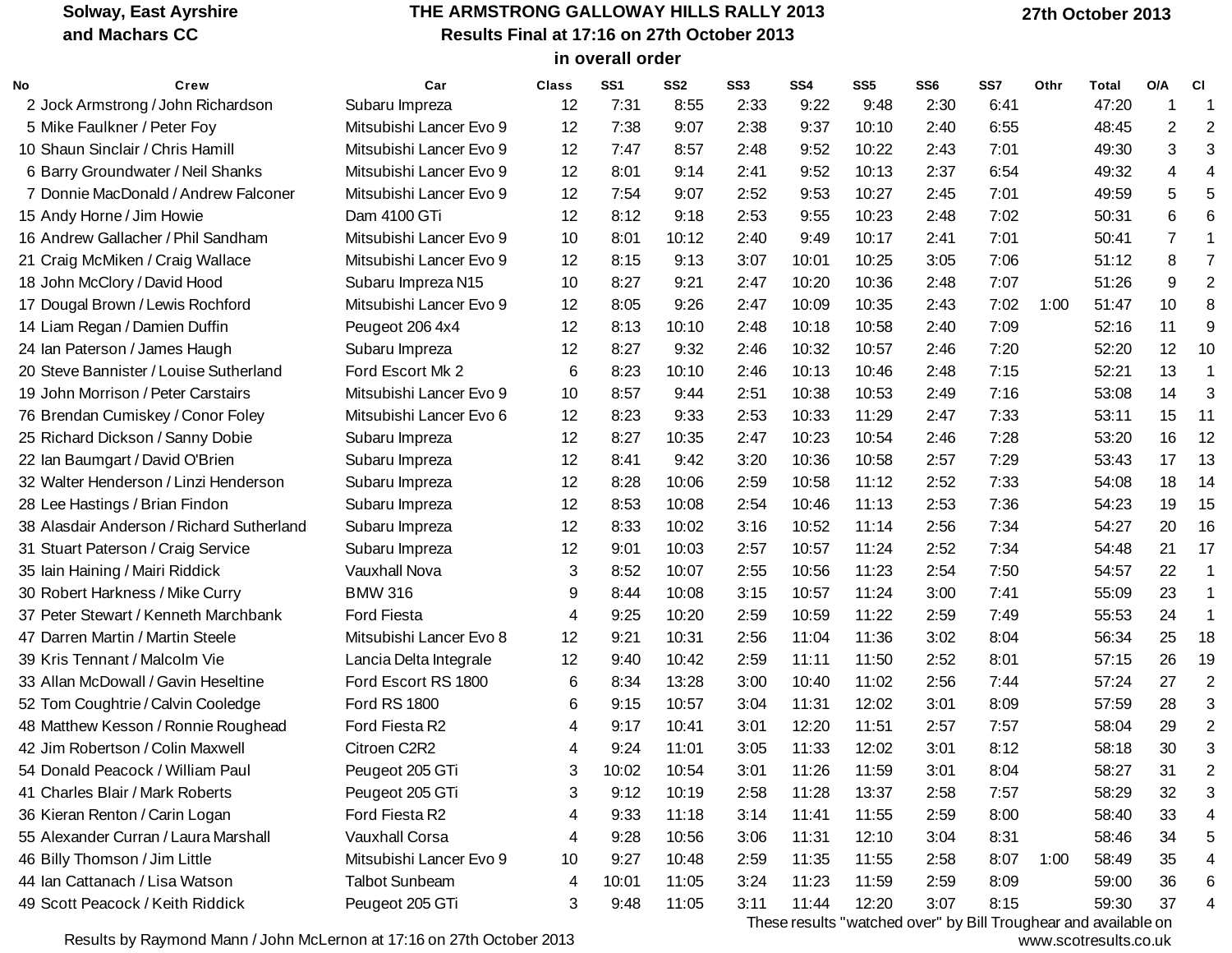#### **THE ARMSTRONG GALLOWAY HILLS RALLY 2013 Results Final at 17:16 on 27th October 2013 in overall order**

| No | Crew                                    | Car                     | <b>Class</b>   | SS <sub>1</sub> | SS <sub>2</sub> | SS <sub>3</sub> | SS <sub>4</sub> | SS <sub>5</sub> | SS <sub>6</sub> | SS7   | Othr | Total | O/A | <b>CI</b>      |
|----|-----------------------------------------|-------------------------|----------------|-----------------|-----------------|-----------------|-----------------|-----------------|-----------------|-------|------|-------|-----|----------------|
|    | 58 Kieran O'Kane / Matt Reid            | Opel Ascona 400         | 9              | 9:44            | 11:09           | 3:10            | 12:01           | 12:08           | 3:05            | 8:15  |      | 59:32 | 38  | $\overline{2}$ |
|    | 59 William Pollock / Helen Brown        | Ford Escort Mk 1        | 5              | 10:04           | 11:12           | 3:29            | 11:45           | 12:13           | 3:01            | 8:20  |      | 60:04 | 39  |                |
|    | 70 John Clark / Chris Lees              | Audi Quattro Turbo      | 12             | 10:20           | 11:28           | 3:10            | 11:54           | 12:16           | 3:07            | 8:29  |      | 60:44 | 40  | 20             |
|    | 57 Jim McDowall / Charlotte McDowall    | <b>Chrysler Avenger</b> | 6              | 10:32           | 11:43           | 3:21            | 12:04           | 12:43           | 3:14            | 8:39  |      | 62:16 | 41  | 4              |
|    | 67 Mark McCaffrey / Gordon O'Donnell    | Ford Escort Mk 2        | $\overline{2}$ | 10:34           | 11:25           | 3:15            | 12:49           | 13:07           | 3:09            | 8:31  |      | 62:50 | 42  |                |
|    | 65 Simon Hay / Calum Jaffray            | Peugeot 205 GTi         | 3              | 10:47           | 11:46           | 3:09            | 12:47           | 12:51           | 3:11            | 8:30  |      | 63:01 | 43  | 5              |
|    | 69 Douglas Watt / Donald Munro          | Ford Escort Mk 2        | 5              | 10:27           | 11:42           | 3:16            | 12:39           | 13:04           | 3:12            | 8:44  |      | 63:04 | 44  |                |
|    | 62 Drew Struthers / Jim Johnston        | <b>Talbot Sunbeam</b>   | 8              | 10:49           | 12:20           | 3:29            | 12:29           | 12:57           | 3:26            | 8:55  |      | 64:25 | 45  |                |
|    | 74 Steven Bellshaw / Sandy Urquhart     | Peugeot 205             | 3              | 10:55           | 11:53           | 3:16            | 12:39           | 13:34           | 3:13            | 9:00  |      | 64:30 | 46  |                |
|    | 66 Ian Henry / James McDermott          | Peugeot 206             | $\overline{7}$ | 11:03           | 11:52           | 3:11            | 12:42           | 13:30           | 3:20            | 9:01  |      | 64:39 | 47  |                |
|    | 73 Douglas Cameron / David Ross Cameron | Ford Escort Mk 2        | 5              | 11:03           | 11:55           | 3:17            | 13:09           | 13:27           | 3:13            | 9:00  |      | 65:04 | 48  |                |
|    | 61 Angus Lawrie / George Myatt          | <b>Vauxhall Nova</b>    | 2              | 10:29           | 11:10           | 3:07            | 12:03           | 17:04           | 3:05            | 8:21  |      | 65:19 | 49  |                |
|    | 68 M. Thaarique Fazal / Paul Hudson     | Peugeot 205 GTi         | 3              | 11:40           | 13:12           | 3:32            | 13:07           | 14:06           | 3:30            | 10:02 |      | 69:09 | 50  |                |
|    | 1 Ivor Clark / Keith McCleary           | Mitsubishi Lancer Evo 4 | 12             | 8:45            |                 |                 |                 |                 |                 |       |      | F/F   |     |                |
|    | 3 David Bogie / Kevin Rae               | Ford Focus WRC          | 12             | 7:13            | 8:41            | 2:35            | 9:17            | 9:34            | 2:30            | 6:52  |      | F/F   |     |                |
|    | 8 Jon Burn / Alan Stark                 | Subaru WRC              | 12             | 8:23            | 9:05            | 3:47            |                 |                 |                 |       |      | F/F   |     |                |
|    | 9 Chris Collie / Andrew Roughead        | Mitsubishi Lancer Evo 6 | 12             | 7:38            |                 |                 |                 |                 |                 |       |      | F/F   |     |                |
|    | 11 Alistair Inglis / Colin Inglis       | Mitsubishi Lancer Evo 5 | 12             | 8:07            |                 |                 |                 |                 |                 |       |      | F/F   |     |                |
|    | 12 Mark McCulloch / Elliott Edmondson   | Subaru Impreza          | 12             | 9:08            | 9:18            | 2:44            |                 |                 |                 |       |      | F/F   |     |                |
|    | 23 Fraser Wilson / Steven Broll         | Mitsubishi Lancer Evo 8 | 10             |                 |                 |                 |                 |                 |                 |       |      | F/F   |     |                |
|    | 26 Fraser MacNicol / Lorn Hughes        | Mitsubishi Lancer Evo 6 | 12             | 8:24            |                 |                 |                 |                 |                 |       |      | F/F   |     |                |
|    | 27 Brian Watson / Jane Nicol            | Mitsubishi Lancer Evo 8 | 12             | 8:48            | 9:58            | 2:55            |                 |                 |                 |       |      | F/F   |     |                |
|    | 34 Iain Wilson / Keith Fremantle        | Vauxhall Nova           | 4              | 8:44            | 10:11           |                 |                 |                 |                 |       |      | F/F   |     |                |
|    | 45 Rory James Fraser / Ewen Jappy       | Peugeot 205 GTi         | 3              |                 |                 |                 | 11:34           | 11:02           | 3:04            | 8:11  |      | F/F   |     |                |
|    | 50 Adrian Stewart / Richard Simmonds    | Peugeot 205 GTi         | 3              | 9:31            | 10:58           | 3:08            |                 |                 |                 |       |      | F/F   |     |                |
|    | 51 Scott Sloan / David Sloan            | <b>Vauxhall Corsa</b>   | 2              |                 |                 |                 |                 |                 |                 |       |      | F/F   |     |                |
|    | 53 Gary MacLeod / Will Rogers           | Ford Fiesta             | 4              | 9:16            | 10:39           | 3:09            | 11:15           | 11:44           | 3:03            |       |      | F/F   |     |                |
|    | 56 Jonathan Smith / Michael Cruickshank | Honda Civic             | 4              | 9:00            | 10:25           | 3:19            | 10:59           |                 |                 |       |      | F/F   |     |                |
|    | 60 Micky Rankin / Michael Sharp         | <b>Ford Escort</b>      | 5              |                 |                 |                 |                 |                 |                 |       |      | F/F   |     |                |
|    | 63 Caroline Carslaw / John Duke         | Ford Fiesta ST          | 7              |                 |                 |                 |                 |                 |                 |       |      | F/F   |     |                |
|    | 64 Alan McMorran / Albert Connelly      | Peugeot 205             | 5              | 10:26           | 11:39           | 3:13            | 12:38           | 13:19           | 3:14            |       |      | F/F   |     |                |
|    | 71 Mark Goodfellow / Peter Johnson      | Subaru Impreza          | 12             | 10:30           | 11:43           | 3:25            |                 |                 |                 |       |      | F/F   |     |                |
|    | 75 Bill Davidson / Ashleigh Will        | <b>Vauxhall Nova</b>    | $\overline{4}$ | 9:45            | 10:07           |                 |                 |                 |                 |       |      | F/F   |     |                |
|    | 77 Derek Connell / Jock Frew            | <b>Vauxhall Corsa</b>   | 2              | 10:27           | 11:04           | 3:21            | 11:57           | 12:43           |                 |       |      | F/F   |     |                |

Results by Raymond Mann / John McLernon at 17:16 on 27th October 2013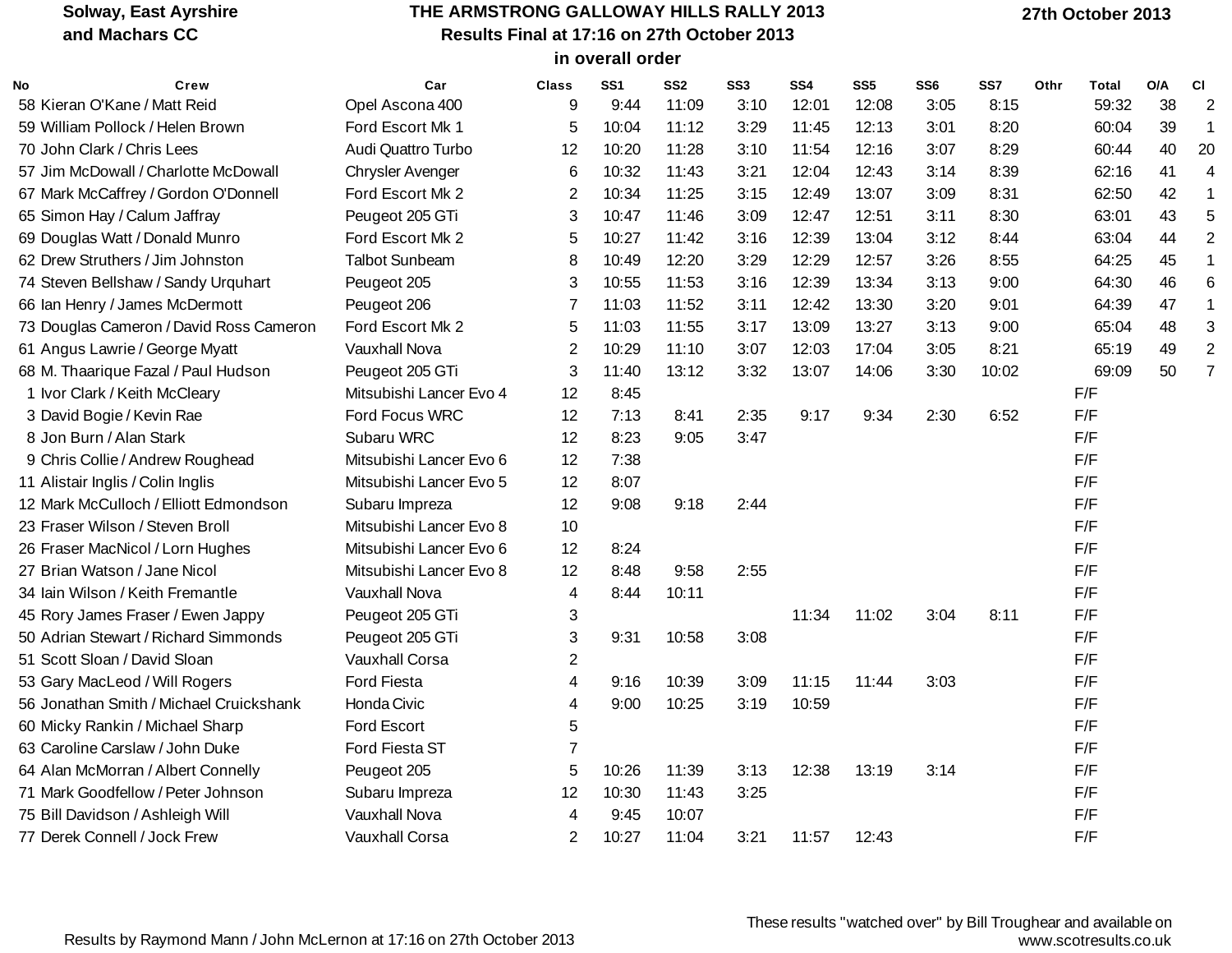# **THE ARMSTRONG GALLOWAY HILLS RALLY 2013 Results Final at 17:16 on 27th October 2013**

 **27th October 2013**

| Results Final at 17:16 on 27th October 2013 |  |
|---------------------------------------------|--|
| in class order                              |  |

| No | Crew                                    | Car                     | Class          | SS <sub>1</sub> | SS <sub>2</sub> | SS <sub>3</sub> | SS <sub>4</sub> | SS <sub>5</sub> | SS <sub>6</sub> | SS7   | Othr | Total | O/A | <b>CI</b>      |
|----|-----------------------------------------|-------------------------|----------------|-----------------|-----------------|-----------------|-----------------|-----------------|-----------------|-------|------|-------|-----|----------------|
|    | 67 Mark McCaffrey / Gordon O'Donnell    | Ford Escort Mk 2        | 2              | 10:34           | 11:25           | 3:15            | 12:49           | 13:07           | 3:09            | 8:31  |      | 62:50 | 42  | -1             |
|    | 61 Angus Lawrie / George Myatt          | <b>Vauxhall Nova</b>    | 2              | 10:29           | 11:10           | 3:07            | 12:03           | 17:04           | 3:05            | 8:21  |      | 65:19 | 49  | 2              |
|    | 51 Scott Sloan / David Sloan            | <b>Vauxhall Corsa</b>   | 2              |                 |                 |                 |                 |                 |                 |       |      | F/F   |     |                |
|    | 77 Derek Connell / Jock Frew            | <b>Vauxhall Corsa</b>   | $\overline{c}$ | 10:27           | 11:04           | 3:21            | 11:57           | 12:43           |                 |       |      | F/F   |     |                |
|    | 35 Iain Haining / Mairi Riddick         | <b>Vauxhall Nova</b>    | 3              | 8:52            | 10:07           | 2:55            | 10:56           | 11:23           | 2:54            | 7:50  |      | 54:57 | 22  |                |
|    | 54 Donald Peacock / William Paul        | Peugeot 205 GTi         | 3              | 10:02           | 10:54           | 3:01            | 11:26           | 11:59           | 3:01            | 8:04  |      | 58:27 | 31  | $\overline{2}$ |
|    | 41 Charles Blair / Mark Roberts         | Peugeot 205 GTi         | 3              | 9:12            | 10:19           | 2:58            | 11:28           | 13:37           | 2:58            | 7:57  |      | 58:29 | 32  | 3              |
|    | 49 Scott Peacock / Keith Riddick        | Peugeot 205 GTi         | 3              | 9:48            | 11:05           | 3:11            | 11:44           | 12:20           | 3:07            | 8:15  |      | 59:30 | 37  | 4              |
|    | 65 Simon Hay / Calum Jaffray            | Peugeot 205 GTi         | 3              | 10:47           | 11:46           | 3:09            | 12:47           | 12:51           | 3:11            | 8:30  |      | 63:01 | 43  | 5              |
|    | 74 Steven Bellshaw / Sandy Urquhart     | Peugeot 205             | 3              | 10:55           | 11:53           | 3:16            | 12:39           | 13:34           | 3:13            | 9:00  |      | 64:30 | 46  | 6              |
|    | 68 M. Thaarique Fazal / Paul Hudson     | Peugeot 205 GTi         | 3              | 11:40           | 13:12           | 3:32            | 13:07           | 14:06           | 3:30            | 10:02 |      | 69:09 | 50  | $\overline{7}$ |
|    | 45 Rory James Fraser / Ewen Jappy       | Peugeot 205 GTi         | 3              |                 |                 |                 | 11:34           | 11:02           | 3:04            | 8:11  |      | F/F   |     |                |
|    | 50 Adrian Stewart / Richard Simmonds    | Peugeot 205 GTi         | 3              | 9:31            | 10:58           | 3:08            |                 |                 |                 |       |      | F/F   |     |                |
|    | 37 Peter Stewart / Kenneth Marchbank    | <b>Ford Fiesta</b>      | 4              | 9:25            | 10:20           | 2:59            | 10:59           | 11:22           | 2:59            | 7:49  |      | 55:53 | 24  |                |
|    | 48 Matthew Kesson / Ronnie Roughead     | Ford Fiesta R2          | 4              | 9:17            | 10:41           | 3:01            | 12:20           | 11:51           | 2:57            | 7:57  |      | 58:04 | 29  | 2              |
|    | 42 Jim Robertson / Colin Maxwell        | Citroen C2R2            | 4              | 9:24            | 11:01           | 3:05            | 11:33           | 12:02           | 3:01            | 8:12  |      | 58:18 | 30  | 3              |
|    | 36 Kieran Renton / Carin Logan          | Ford Fiesta R2          | 4              | 9:33            | 11:18           | 3:14            | 11:41           | 11:55           | 2:59            | 8:00  |      | 58:40 | 33  | 4              |
|    | 55 Alexander Curran / Laura Marshall    | <b>Vauxhall Corsa</b>   | 4              | 9:28            | 10:56           | 3:06            | 11:31           | 12:10           | 3:04            | 8:31  |      | 58:46 | 34  | 5              |
|    | 44 Ian Cattanach / Lisa Watson          | <b>Talbot Sunbeam</b>   | 4              | 10:01           | 11:05           | 3:24            | 11:23           | 11:59           | 2:59            | 8:09  |      | 59:00 | 36  | 6              |
|    | 34 Iain Wilson / Keith Fremantle        | Vauxhall Nova           | 4              | 8:44            | 10:11           |                 |                 |                 |                 |       |      | F/F   |     |                |
|    | 53 Gary MacLeod / Will Rogers           | <b>Ford Fiesta</b>      | 4              | 9:16            | 10:39           | 3:09            | 11:15           | 11:44           | 3:03            |       |      | F/F   |     |                |
|    | 56 Jonathan Smith / Michael Cruickshank | Honda Civic             | 4              | 9:00            | 10:25           | 3:19            | 10:59           |                 |                 |       |      | F/F   |     |                |
|    | 75 Bill Davidson / Ashleigh Will        | <b>Vauxhall Nova</b>    | 4              | 9:45            | 10:07           |                 |                 |                 |                 |       |      | F/F   |     |                |
|    | 59 William Pollock / Helen Brown        | Ford Escort Mk 1        | 5              | 10:04           | 11:12           | 3:29            | 11:45           | 12:13           | 3:01            | 8:20  |      | 60:04 | 39  |                |
|    | 69 Douglas Watt / Donald Munro          | Ford Escort Mk 2        | 5              | 10:27           | 11:42           | 3:16            | 12:39           | 13:04           | 3:12            | 8:44  |      | 63:04 | 44  | $\overline{2}$ |
|    | 73 Douglas Cameron / David Ross Cameron | Ford Escort Mk 2        | 5              | 11:03           | 11:55           | 3:17            | 13:09           | 13:27           | 3:13            | 9:00  |      | 65:04 | 48  | 3              |
|    | 60 Micky Rankin / Michael Sharp         | Ford Escort             | 5              |                 |                 |                 |                 |                 |                 |       |      | F/F   |     |                |
|    | 64 Alan McMorran / Albert Connelly      | Peugeot 205             | 5              | 10:26           | 11:39           | 3:13            | 12:38           | 13:19           | 3:14            |       |      | F/F   |     |                |
|    | 20 Steve Bannister / Louise Sutherland  | Ford Escort Mk 2        | 6              | 8:23            | 10:10           | 2:46            | 10:13           | 10:46           | 2:48            | 7:15  |      | 52:21 | 13  |                |
|    | 33 Allan McDowall / Gavin Heseltine     | Ford Escort RS 1800     | 6              | 8:34            | 13:28           | 3:00            | 10:40           | 11:02           | 2:56            | 7:44  |      | 57:24 | 27  | 2              |
|    | 52 Tom Coughtrie / Calvin Cooledge      | <b>Ford RS 1800</b>     | 6              | 9:15            | 10:57           | 3:04            | 11:31           | 12:02           | 3:01            | 8:09  |      | 57:59 | 28  | 3              |
|    | 57 Jim McDowall / Charlotte McDowall    | <b>Chrysler Avenger</b> | 6              | 10:32           | 11:43           | 3:21            | 12:04           | 12:43           | 3:14            | 8:39  |      | 62:16 | 41  | 4              |
|    | 66 Ian Henry / James McDermott          | Peugeot 206             | 7              | 11:03           | 11:52           | 3:11            | 12:42           | 13:30           | 3:20            | 9:01  |      | 64:39 | 47  | -1             |
|    | 63 Caroline Carslaw / John Duke         | Ford Fiesta ST          | 7              |                 |                 |                 |                 |                 |                 |       |      | F/F   |     |                |
|    | 62 Drew Struthers / Jim Johnston        | <b>Talbot Sunbeam</b>   | 8              | 10:49           | 12:20           | 3:29            | 12:29           | 12:57           | 3:26            | 8:55  |      | 64:25 | 45  |                |
|    | 30 Robert Harkness / Mike Curry         | <b>BMW 316</b>          | 9              | 8:44            | 10:08           | 3:15            | 10:57           | 11:24           | 3:00            | 7:41  |      | 55:09 | 23  |                |
|    | 58 Kieran O'Kane / Matt Reid            | Opel Ascona 400         | 9              | 9:44            | 11:09           | 3:10            | 12:01           | 12:08           | 3:05            | 8:15  |      | 59:32 | 38  | $\overline{2}$ |

Results by Raymond Mann / John McLernon at 17:16 on 27th October 2013

These results "watched over" by Bill Troughear and available on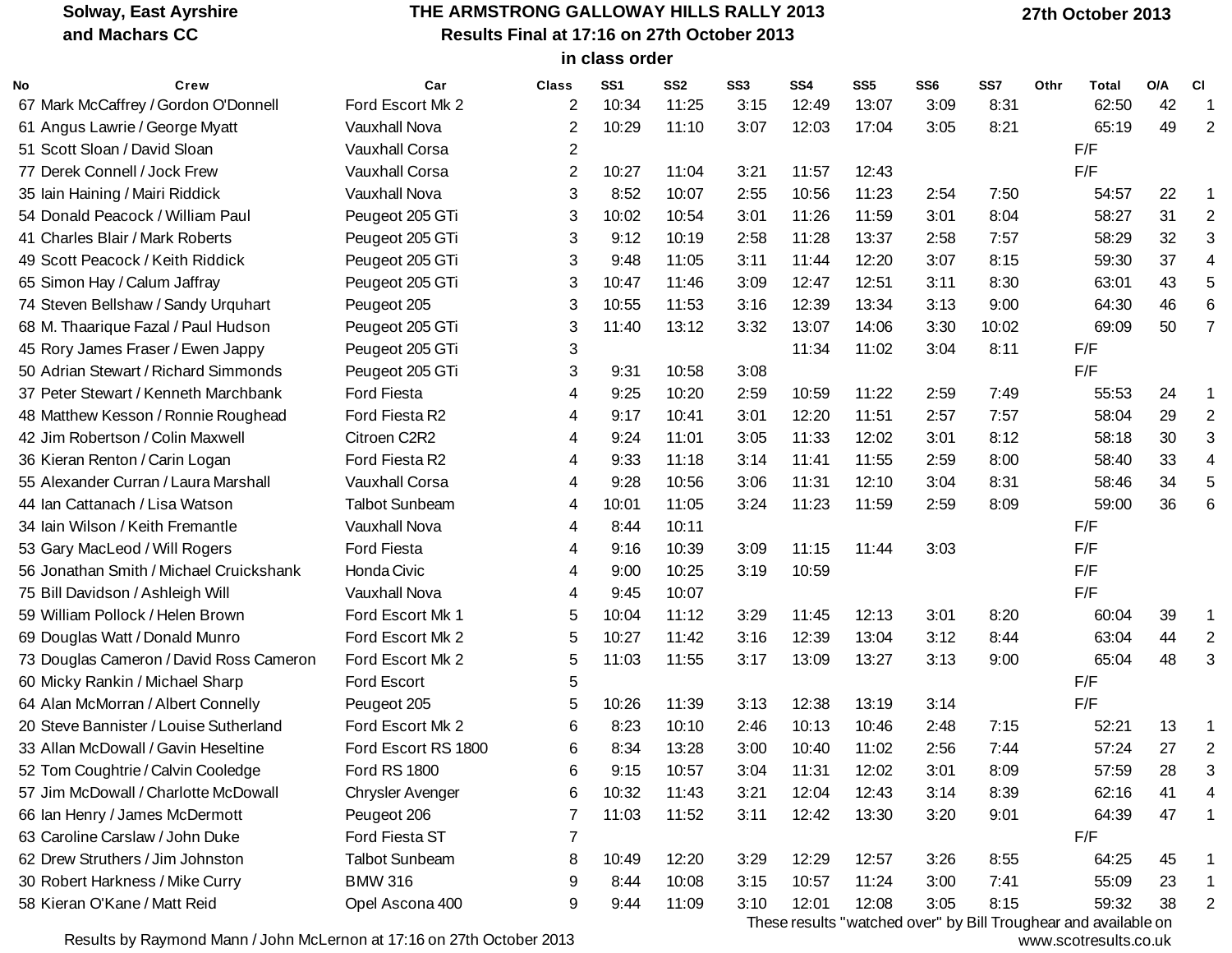# **THE ARMSTRONG GALLOWAY HILLS RALLY 2013 Results Final at 17:16 on 27th October 2013**

 **27th October 2013**

|  | in class order |
|--|----------------|

| No | Crew                                      | Car                     | <b>Class</b> | SS <sub>1</sub> | SS <sub>2</sub> | SS <sub>3</sub> | SS <sub>4</sub> | SS <sub>5</sub> | SS <sub>6</sub> | SS7  | Othr | Total | O/A            | <b>CI</b>      |
|----|-------------------------------------------|-------------------------|--------------|-----------------|-----------------|-----------------|-----------------|-----------------|-----------------|------|------|-------|----------------|----------------|
|    | 16 Andrew Gallacher / Phil Sandham        | Mitsubishi Lancer Evo 9 | 10           | 8:01            | 10:12           | 2:40            | 9:49            | 10:17           | 2:41            | 7:01 |      | 50:41 | 7              | 1              |
|    | 18 John McClory / David Hood              | Subaru Impreza N15      | 10           | 8:27            | 9:21            | 2:47            | 10:20           | 10:36           | 2:48            | 7:07 |      | 51:26 | 9              | $\overline{2}$ |
|    | 19 John Morrison / Peter Carstairs        | Mitsubishi Lancer Evo 9 | 10           | 8:57            | 9:44            | 2:51            | 10:38           | 10:53           | 2:49            | 7:16 |      | 53:08 | 14             | 3              |
|    | 46 Billy Thomson / Jim Little             | Mitsubishi Lancer Evo 9 | 10           | 9:27            | 10:48           | 2:59            | 11:35           | 11:55           | 2:58            | 8:07 | 1:00 | 58:49 | 35             | $\overline{4}$ |
|    | 23 Fraser Wilson / Steven Broll           | Mitsubishi Lancer Evo 8 | 10           |                 |                 |                 |                 |                 |                 |      |      | F/F   |                |                |
|    | 2 Jock Armstrong / John Richardson        | Subaru Impreza          | 12           | 7:31            | 8:55            | 2:33            | 9:22            | 9:48            | 2:30            | 6:41 |      | 47:20 | -1             | 1              |
|    | 5 Mike Faulkner / Peter Foy               | Mitsubishi Lancer Evo 9 | 12           | 7:38            | 9:07            | 2:38            | 9:37            | 10:10           | 2:40            | 6:55 |      | 48:45 | $\overline{2}$ | $\overline{2}$ |
|    | 10 Shaun Sinclair / Chris Hamill          | Mitsubishi Lancer Evo 9 | 12           | 7:47            | 8:57            | 2:48            | 9:52            | 10:22           | 2:43            | 7:01 |      | 49:30 | $\sqrt{3}$     | 3              |
|    | 6 Barry Groundwater / Neil Shanks         | Mitsubishi Lancer Evo 9 | 12           | 8:01            | 9:14            | 2:41            | 9:52            | 10:13           | 2:37            | 6:54 |      | 49:32 | $\overline{4}$ | $\overline{4}$ |
|    | 7 Donnie MacDonald / Andrew Falconer      | Mitsubishi Lancer Evo 9 | 12           | 7:54            | 9:07            | 2:52            | 9:53            | 10:27           | 2:45            | 7:01 |      | 49:59 | 5              | 5              |
|    | 15 Andy Horne / Jim Howie                 | Dam 4100 GTi            | 12           | 8:12            | 9:18            | 2:53            | 9:55            | 10:23           | 2:48            | 7:02 |      | 50:31 | 6              | 6              |
|    | 21 Craig McMiken / Craig Wallace          | Mitsubishi Lancer Evo 9 | 12           | 8:15            | 9:13            | 3:07            | 10:01           | 10:25           | 3:05            | 7:06 |      | 51:12 | 8              | $\overline{7}$ |
|    | 17 Dougal Brown / Lewis Rochford          | Mitsubishi Lancer Evo 9 | 12           | 8:05            | 9:26            | 2:47            | 10:09           | 10:35           | 2:43            | 7:02 | 1:00 | 51:47 | 10             | 8              |
|    | 14 Liam Regan / Damien Duffin             | Peugeot 206 4x4         | 12           | 8:13            | 10:10           | 2:48            | 10:18           | 10:58           | 2:40            | 7:09 |      | 52:16 | 11             | 9              |
|    | 24 Ian Paterson / James Haugh             | Subaru Impreza          | 12           | 8:27            | 9:32            | 2:46            | 10:32           | 10:57           | 2:46            | 7:20 |      | 52:20 | 12             | 10             |
|    | 76 Brendan Cumiskey / Conor Foley         | Mitsubishi Lancer Evo 6 | 12           | 8:23            | 9:33            | 2:53            | 10:33           | 11:29           | 2:47            | 7:33 |      | 53:11 | 15             | 11             |
|    | 25 Richard Dickson / Sanny Dobie          | Subaru Impreza          | 12           | 8:27            | 10:35           | 2:47            | 10:23           | 10:54           | 2:46            | 7:28 |      | 53:20 | 16             | 12             |
|    | 22 Ian Baumgart / David O'Brien           | Subaru Impreza          | 12           | 8:41            | 9:42            | 3:20            | 10:36           | 10:58           | 2:57            | 7:29 |      | 53:43 | 17             | 13             |
|    | 32 Walter Henderson / Linzi Henderson     | Subaru Impreza          | 12           | 8:28            | 10:06           | 2:59            | 10:58           | 11:12           | 2:52            | 7:33 |      | 54:08 | 18             | 14             |
|    | 28 Lee Hastings / Brian Findon            | Subaru Impreza          | 12           | 8:53            | 10:08           | 2:54            | 10:46           | 11:13           | 2:53            | 7:36 |      | 54:23 | 19             | 15             |
|    | 38 Alasdair Anderson / Richard Sutherland | Subaru Impreza          | 12           | 8:33            | 10:02           | 3:16            | 10:52           | 11:14           | 2:56            | 7:34 |      | 54:27 | 20             | 16             |
|    | 31 Stuart Paterson / Craig Service        | Subaru Impreza          | 12           | 9:01            | 10:03           | 2:57            | 10:57           | 11:24           | 2:52            | 7:34 |      | 54:48 | 21             | 17             |
|    | 47 Darren Martin / Martin Steele          | Mitsubishi Lancer Evo 8 | 12           | 9:21            | 10:31           | 2:56            | 11:04           | 11:36           | 3:02            | 8:04 |      | 56:34 | 25             | 18             |
|    | 39 Kris Tennant / Malcolm Vie             | Lancia Delta Integrale  | 12           | 9:40            | 10:42           | 2:59            | 11:11           | 11:50           | 2:52            | 8:01 |      | 57:15 | 26             | 19             |
|    | 70 John Clark / Chris Lees                | Audi Quattro Turbo      | 12           | 10:20           | 11:28           | 3:10            | 11:54           | 12:16           | 3:07            | 8:29 |      | 60:44 | 40             | 20             |
|    | 1 Ivor Clark / Keith McCleary             | Mitsubishi Lancer Evo 4 | 12           | 8:45            |                 |                 |                 |                 |                 |      |      | F/F   |                |                |
|    | 3 David Bogie / Kevin Rae                 | Ford Focus WRC          | 12           | 7:13            | 8:41            | 2:35            | 9:17            | 9:34            | 2:30            | 6:52 |      | F/F   |                |                |
|    | 8 Jon Burn / Alan Stark                   | Subaru WRC              | 12           | 8:23            | 9:05            | 3:47            |                 |                 |                 |      |      | F/F   |                |                |
|    | 9 Chris Collie / Andrew Roughead          | Mitsubishi Lancer Evo 6 | 12           | 7:38            |                 |                 |                 |                 |                 |      |      | F/F   |                |                |
|    | 11 Alistair Inglis / Colin Inglis         | Mitsubishi Lancer Evo 5 | 12           | 8:07            |                 |                 |                 |                 |                 |      |      | F/F   |                |                |
|    | 12 Mark McCulloch / Elliott Edmondson     | Subaru Impreza          | 12           | 9:08            | 9:18            | 2:44            |                 |                 |                 |      |      | F/F   |                |                |
|    | 26 Fraser MacNicol / Lorn Hughes          | Mitsubishi Lancer Evo 6 | 12           | 8:24            |                 |                 |                 |                 |                 |      |      | F/F   |                |                |
|    | 27 Brian Watson / Jane Nicol              | Mitsubishi Lancer Evo 8 | 12           | 8:48            | 9:58            | 2:55            |                 |                 |                 |      |      | F/F   |                |                |
|    | 71 Mark Goodfellow / Peter Johnson        | Subaru Impreza          | 12           | 10:30           | 11:43           | 3:25            |                 |                 |                 |      |      | F/F   |                |                |

Results by Raymond Mann / John McLernon at 17:16 on 27th October 2013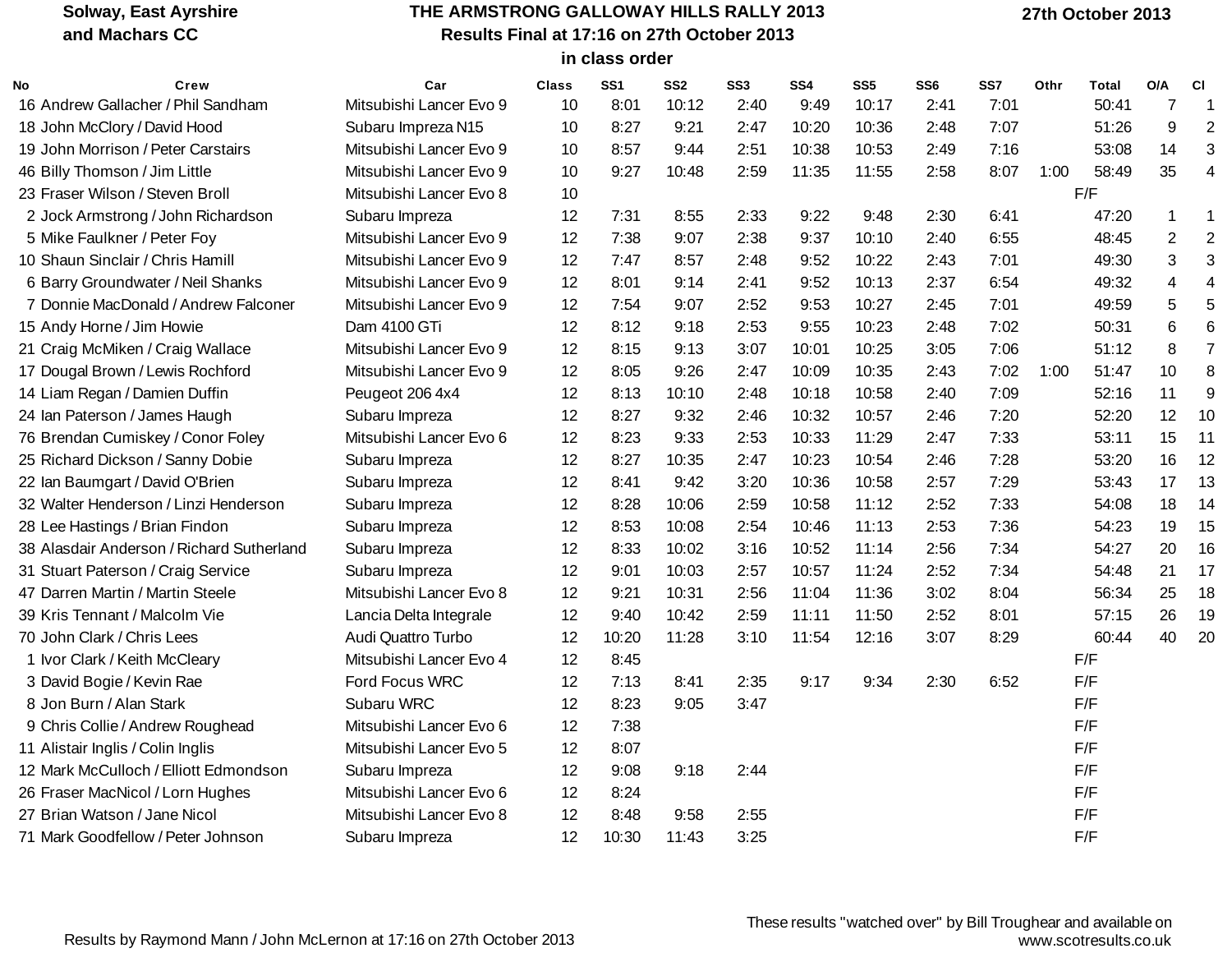### **The Armstrong Galloway Hills Rally 2013 Fastest on Stage**

**Position No SS1 No SS2 No SS3 No SS4 No SS5 No SS6 No SS7** 3 7:13 3 8:41 2 2:33 3 9:17 3 9:34 3 2:30 2 6:41 2 7:31 2 8:55 3 2:35 2 9:22 2 9:48 2 2:30 3 6:52 5 7:38 10 8:57 5 2:38 5 9:37 5 10:10 6 2:37 6 6:54 9 7:38 8 9:05 16 2:40 16 9:49 6 10:13 14 2:40 5 6:55 10 7:47 5 9:07 6 2:41 10 9:52 16 10:17 5 2:40 16 7:01 7 7:54 7 9:07 12 2:44 6 9:52 10 10:22 16 2:41 10 7:01 16 8:01 21 9:13 24 2:46 7 9:53 15 10:23 17 2:43 7 7:01 6 8:01 6 9:14 20 2:46 15 9:55 21 10:25 10 2:43 17 7:02 17 8:05 12 9:18 18 2:47 21 10:01 7 10:27 7 2:45 15 7:02 11 8:07 15 9:18 17 2:47 17 10:09 17 10:35 25 2:46 21 7:06 15 8:12 18 9:21 25 2:47 20 10:13 18 10:36 24 2:46 18 7:07 14 8:13 17 9:26 14 2:48 14 10:18 20 10:46 76 2:47 14 7:09 21 8:15 24 9:32 10 2:48 18 10:20 19 10:53 18 2:48 20 7:15 8 8:23 76 9:33 19 2:51 25 10:23 25 10:54 15 2:48 19 7:16 20 8:23 22 9:42 7 2:52 24 10:32 24 10:57 20 2:48 24 7:20 76 8:23 19 9:44 76 2:53 76 10:33 14 10:58 19 2:49 25 7:28 26 8:24 27 9:58 15 2:53 22 10:36 22 10:58 32 2:52 22 7:29 18 8:27 38 10:02 28 2:54 19 10:38 33 11:02 31 2:52 76 7:33 24 8:27 31 10:03 27 2:55 33 10:40 45 11:02 39 2:52 32 7:33 25 8:27 32 10:06 35 2:55 28 10:46 32 11:12 28 2:53 31 7:34 32 8:28 75 10:07 47 2:56 38 10:52 28 11:13 35 2:54 38 7:34 38 8:33 35 10:07 31 2:57 35 10:56 38 11:14 33 2:56 28 7:36 33 8:34 30 10:08 41 2:58 31 10:57 37 11:22 38 2:56 30 7:41 22 8:41 28 10:08 37 2:59 30 10:57 35 11:23 22 2:57 33 7:44 30 8:44 20 10:10 46 2:59 32 10:58 30 11:24 48 2:57 37 7:49 34 8:44 14 10:10 32 2:59 37 10:59 31 11:24 46 2:58 35 7:50 1 8:45 34 10:11 39 2:59 56 10:59 76 11:29 41 2:58 48 7:57 27 8:48 16 10:12 33 3:00 47 11:04 47 11:36 37 2:59 41 7:57 35 8:52 41 10:19 48 3:01 39 11:11 53 11:44 36 2:59 36 8:00 28 8:53 37 10:20 54 3:01 53 11:15 39 11:50 44 2:59 39 8:01 19 8:57 56 10:25 52 3:04 44 11:23 48 11:51 30 3:00 54 8:04 56 9:00 47 10:31 42 3:05 54 11:26 46 11:55 54 3:01 47 8:04 31 9:01 25 10:35 55 3:06 41 11:28 36 11:55 59 3:01 46 8:07 12 9:08 53 10:39 61 3:07 52 11:31 44 11:59 52 3:01 44 8:09 41 9:12 48 10:41 21 3:07 55 11:31 54 11:59 42 3:01 52 8:09